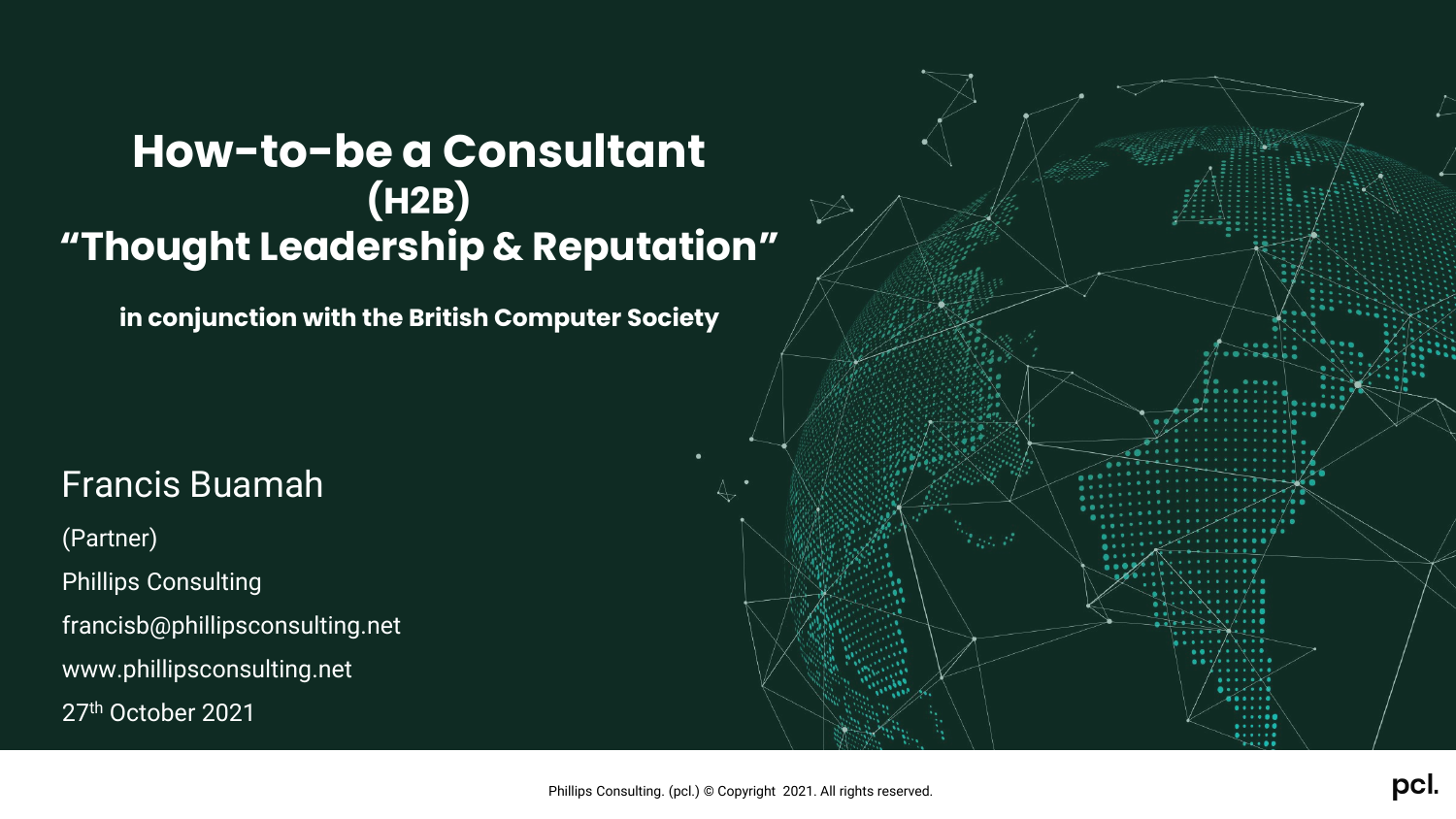## **About pcl.**

Delivering integrated solutions across 3 strong pillars:



### Phillips Consulting. (pcl.)

A leading services and solutions provider.

Delivering business, management, digital and financial technology services, digital learning, training and development for clients across Africa.

In addition, our International and Economic Development service is committed to improving the quality of lives across Africa . We have proudly demonstrated over the past 28 years as a leader in helping to shape in a sustainable way the African transformation agenda.

### **Strategy & Operations Transformation**

We understand the importance of strategy and diligent execution of it to every business. With pcl. on your side, we will guide you through every step, from definition, planning, execution to implementation.

#### **Digital & Technology Consulting**

Digital technology is changing the way the world works. Our digital technological transformation services are designed to ensure that you get the most from your digital transformation & technology investments.

### **People Transformation**

People are the lifeblood of every successful organisation; confronting problems, seizing opportunities, delivering results and driving success. People-centered solutions including inclusivity are a priority for us.

#### **International & Economic Development**

We are committed to improving the quality of life of Africans. Our mission is to design & deliver meaningful interventions to the most vulnerable communities. We support and foster opportunities for sustainable development and inclusion.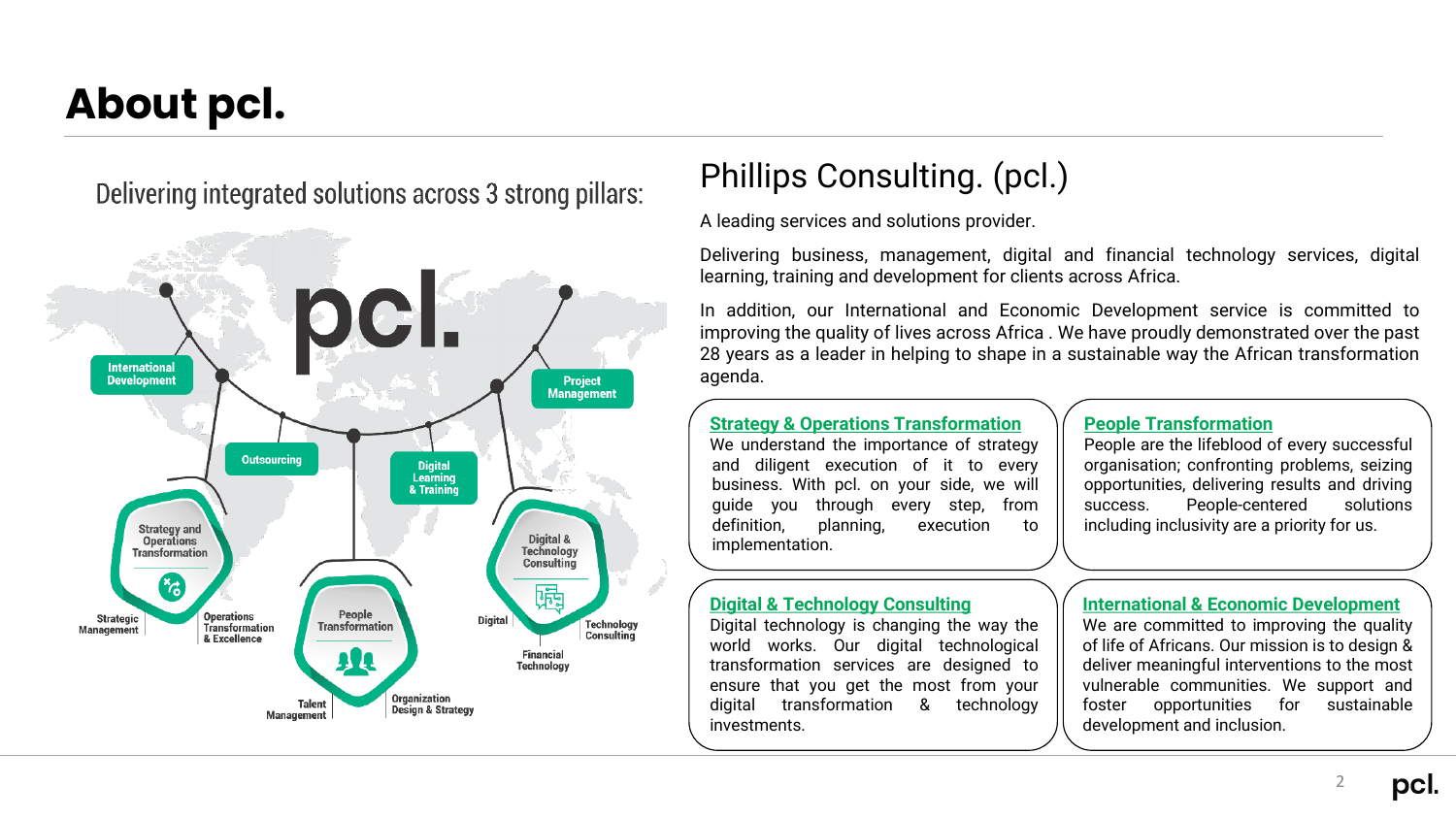## **Which of these platforms or channels do you recognise?**



Please type in the chat ….

Q1. the one you use most/regularly?

Q2. Why do you use it?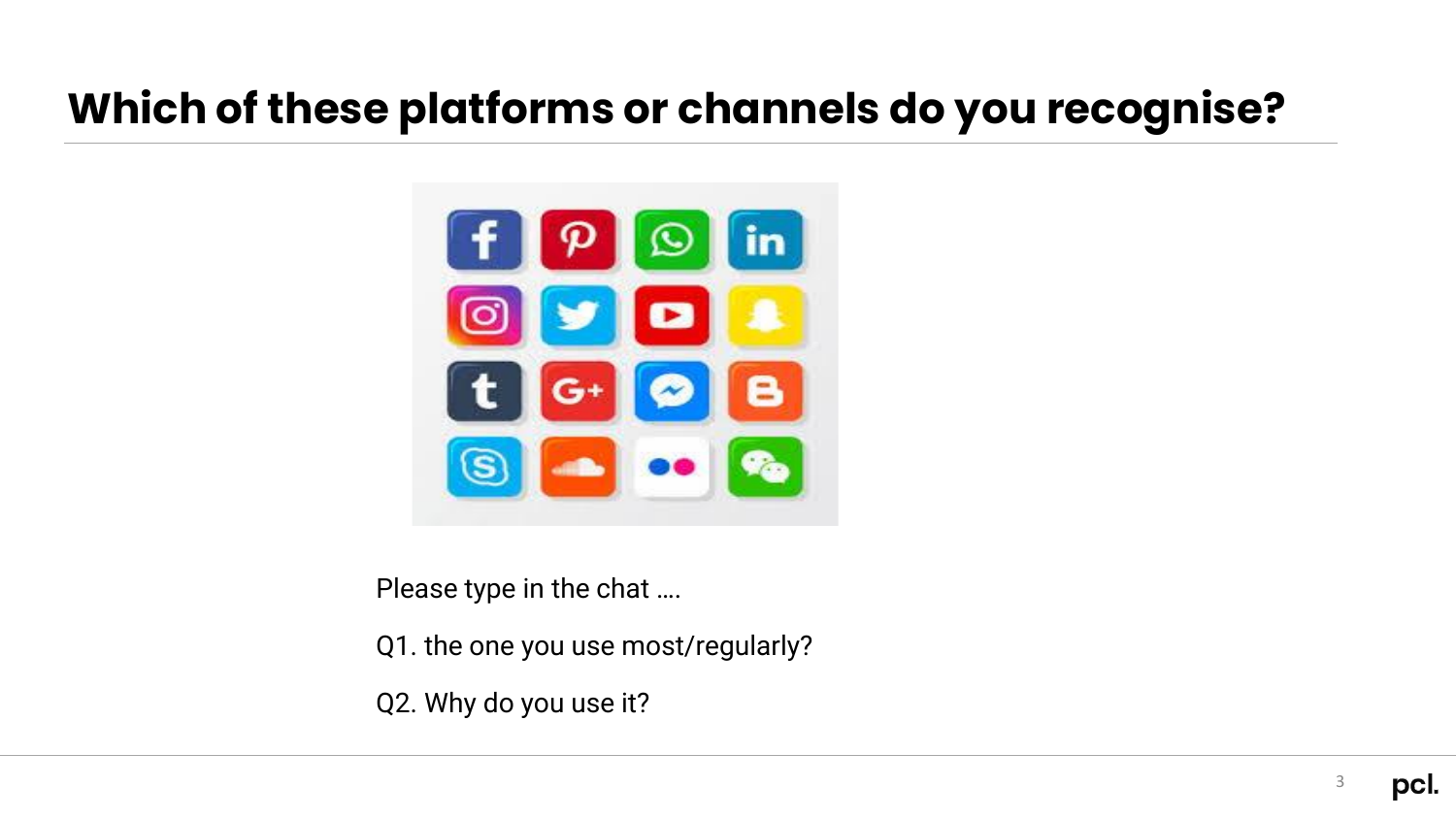# **So, what is Thought Leadership (TL)? Our pcl. approach**

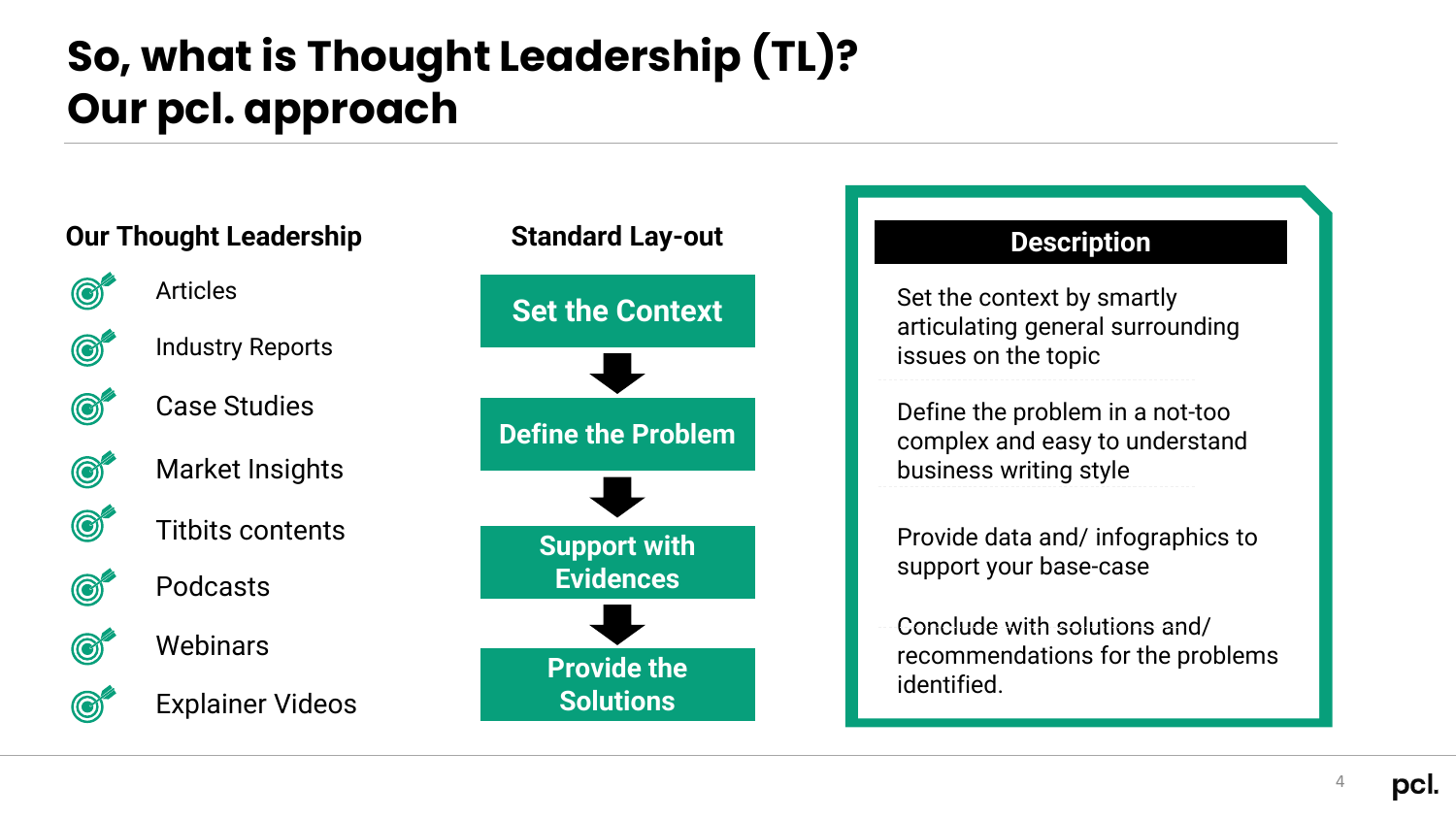## **So, what is Reputation? … this is my definition from a Consulting Point of View**

is the **EARNED** trust and credibility from our colleagues, clients, peers and communities …. for who you are, your values, thoughts, comments, contributions and delivery….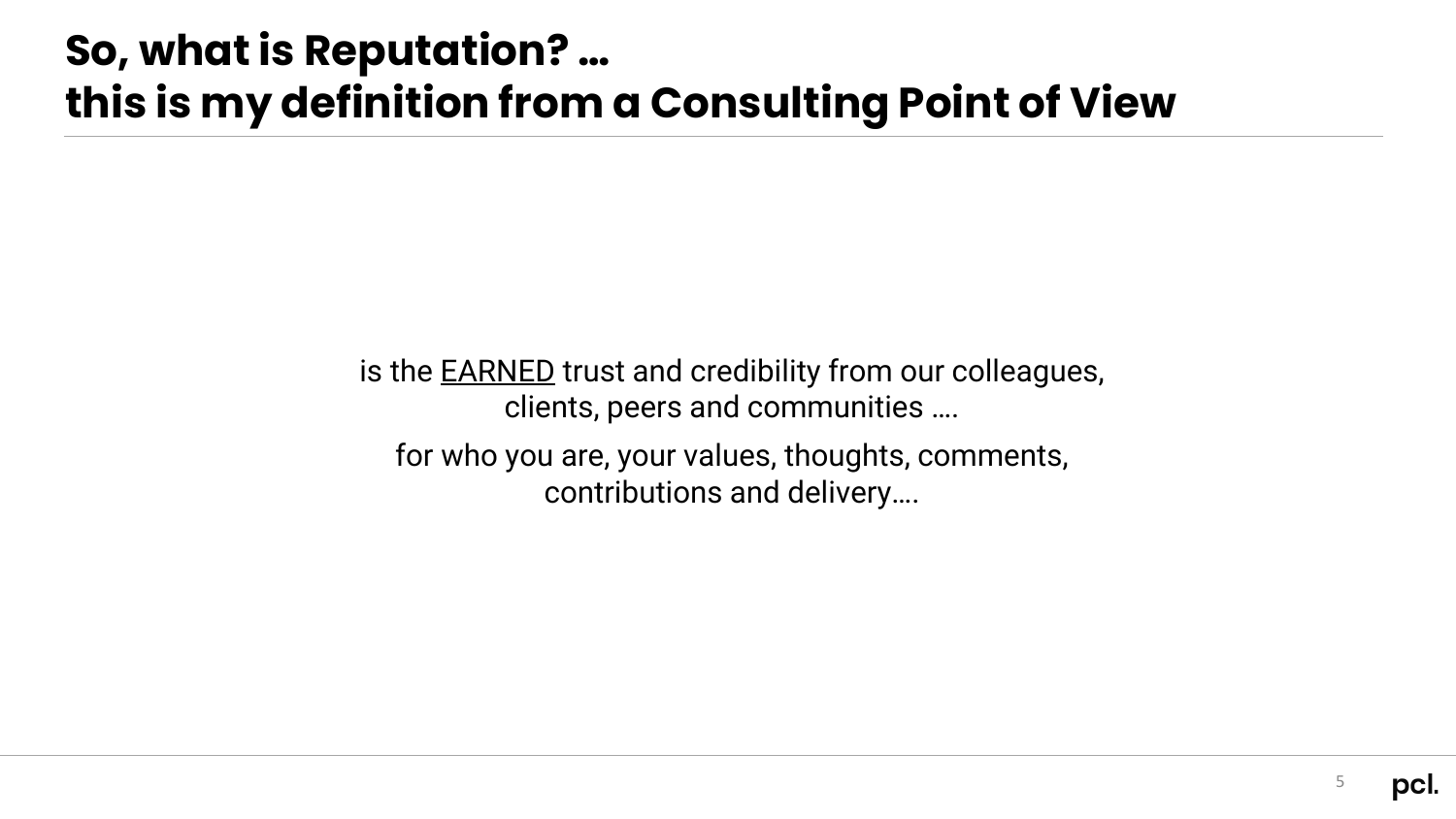In terms of your **Consulting Career** (please type in the chat)

# Q1. What do you want to be famous for?

## Q2. What do you want to be recognised for?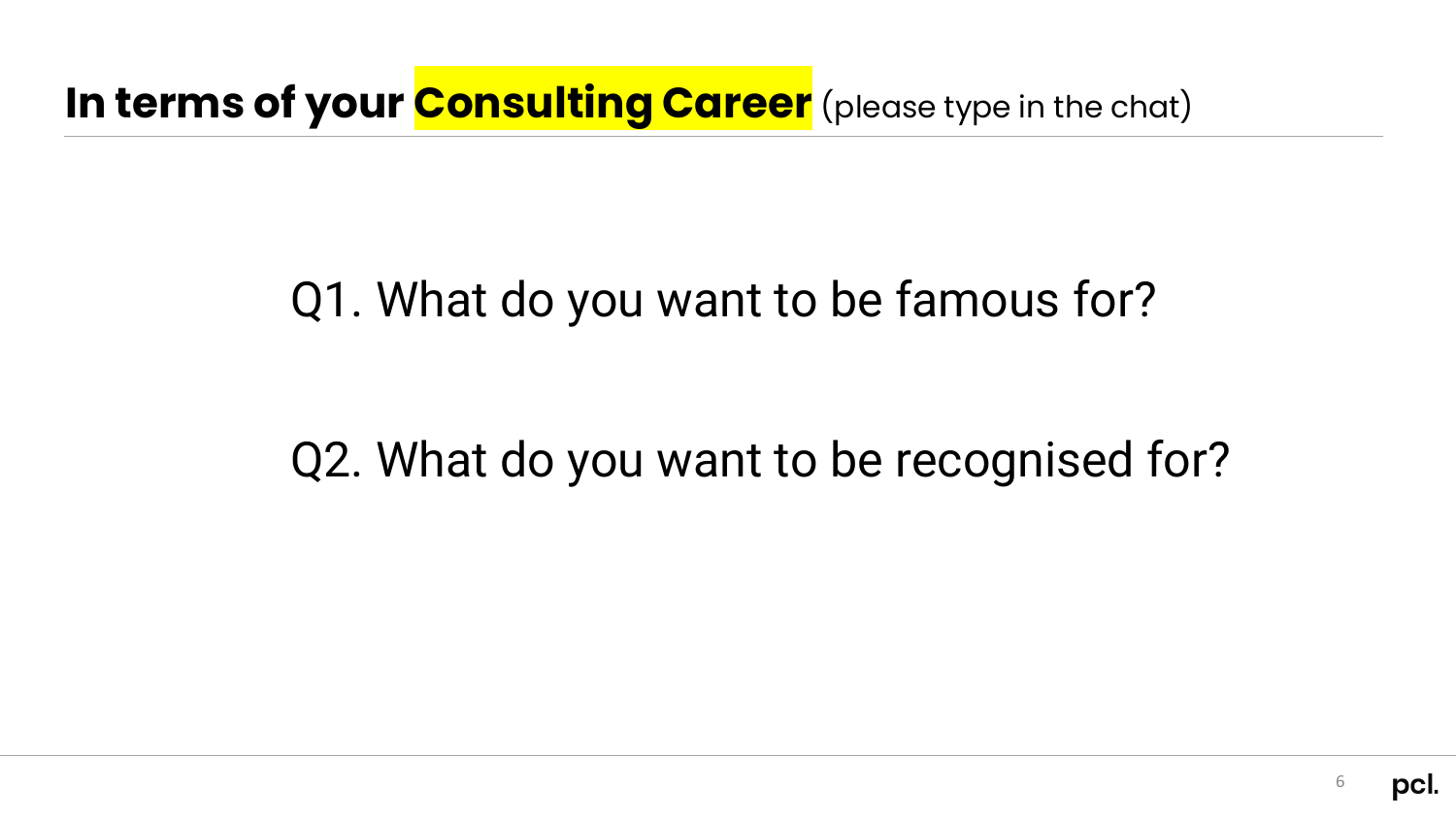## **Why Thought Leadership?**

Clients actually buy beyond our services and products …..they buy a combination of things including people they believe in, our experience, our point of view, our thoughts, our approach to solve their challenges or help improve their business

### Why Thought Leadership?

- —Thought Leadership in Consulting is the expression of your ideas/Point of View (PoV) that are shared to demonstrate your knowledge/expertise in a field, area or topic.
- —It is also described as a "PoV' written/expressed to communicate critical thinking or observations to engage the industry or decision makers on a breadth of items including challenges & opportunities.

### **Brand Development (Individual and Company)**

To enable the individual and/or company to be recognised as the best in a subject area and influence perception and attraction.

#### **Product/Service Strategy**

To provide an entry point to your business, new products or services.

#### **Competition**

Strong positioning as a trusted advisor/expert on items that matter to clients giving a competitive advantage.

#### **Growth Strategy**



6

As a strategy to access new markets, scale-up, increase sales and contribute to business growth.

#### **Differentiation Advantage**

Creates an advantage in terms of relevance, topical, reference point, etc.

### **Phillips Consulting & leading firms**

- are leveraging Thought Leadership as differentiation and growth strategy
- **are** Investing heavily in **Thought Leadership publications to gain an edge**
- **are l**everaging **video clips and other digital media to convey Thought Leadership materials** capitalising on the perceived ease of acceptance and wider reach
- **are producing key Industry Thought Leadership reports and organising effective webinars/podcast/sessions to get our message across to decision makers**

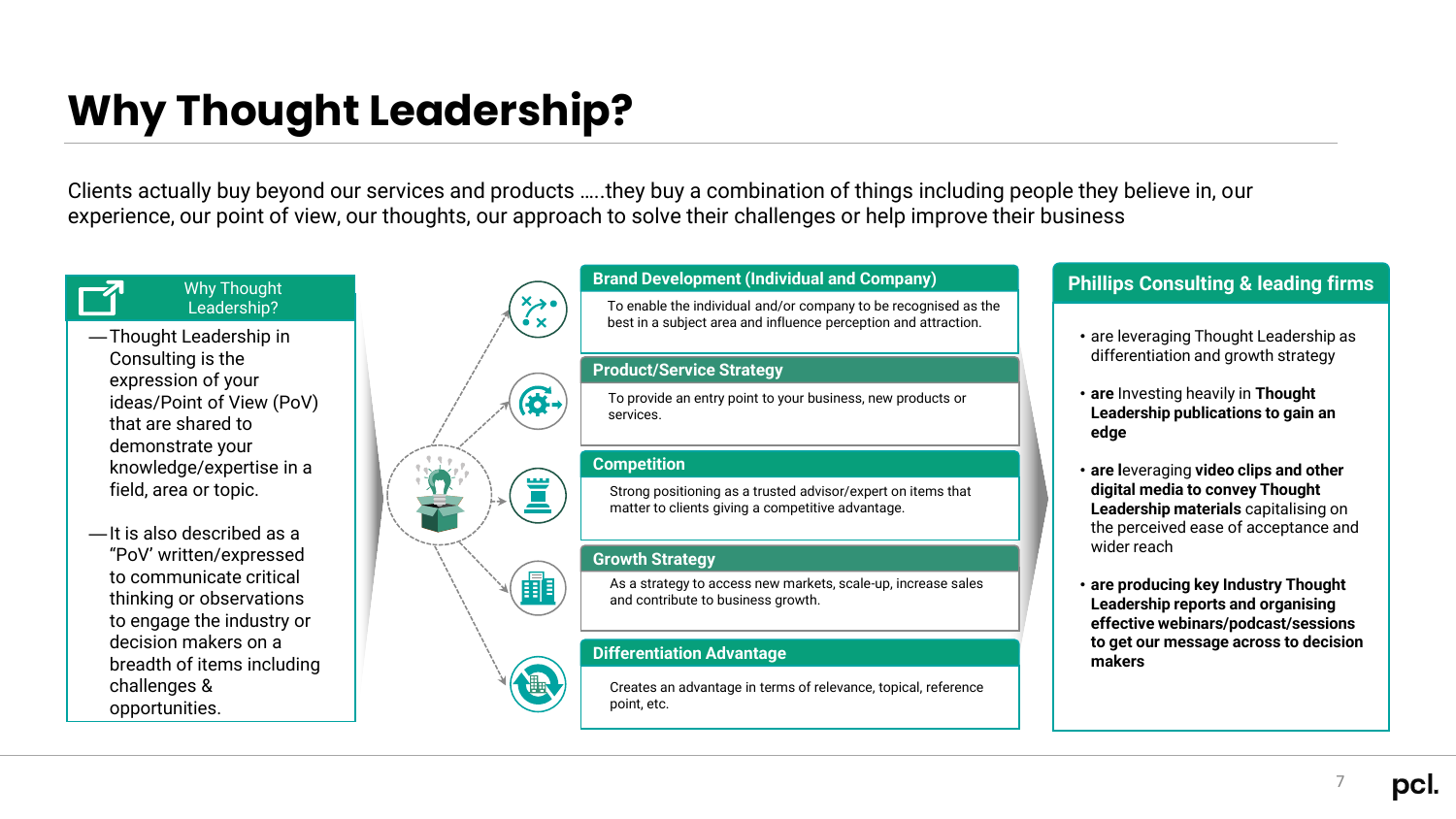## **Some of the questions I hear from people starting in Consulting or people already in Consulting**

- **I have limited experience or I am new to Consulting so what do I write or can I write?**
- **How do I become famous?**
- **How do I grow my reputation?**
- **How do I write a good TL article?**
- **Where do I start?**
- **I do not have enough qualifications or credentials at the moment to write a TL?**
- **I do not have the number of years under my belt to write anything meaningful?**
- **Will anybody take me seriously?**
- **I am not senior enough or long in the tooth to write anything credible?**
- **I am a Techy or work behind the scenes so what can/should I write?**
- **I am just a team member and gets given work to do so what can/should I write about?**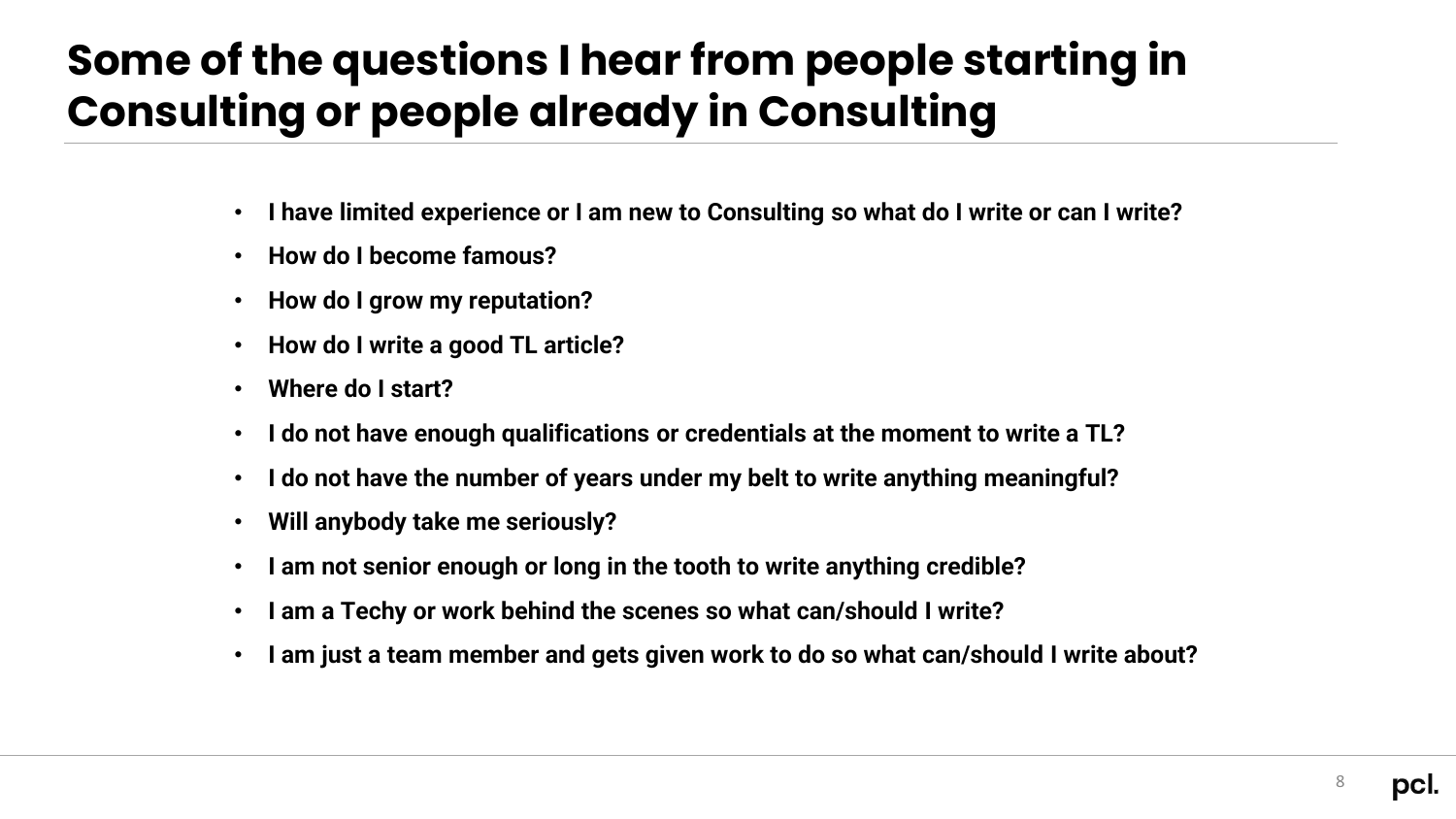### **So how do I Start? Your building blocks 101 … start small and grow it**

### **Your Subject Matter of Interest**

• Research on a subject matter your are interested in or passionate about

### **Current Affairs**

• Write a PoV on current affairs (remember there is no right or wrong PoV)

### **Project Case Studies**

• Write a case study on your project as this could serve as a reference for the industry

### **Lessons learnt from projects**

- Nothing beats first hand experience
- Turn/translate into a PoV and share internally with your colleagues. Then improve your PoV content and share with peers

#### **Health Warning:**

- In consulting we are not in the game of the number of "likes" …. We want to be recognised for the right reasons to build and enhance our reputation or career
- Just forwarding post or liking things actually does not really constitute TL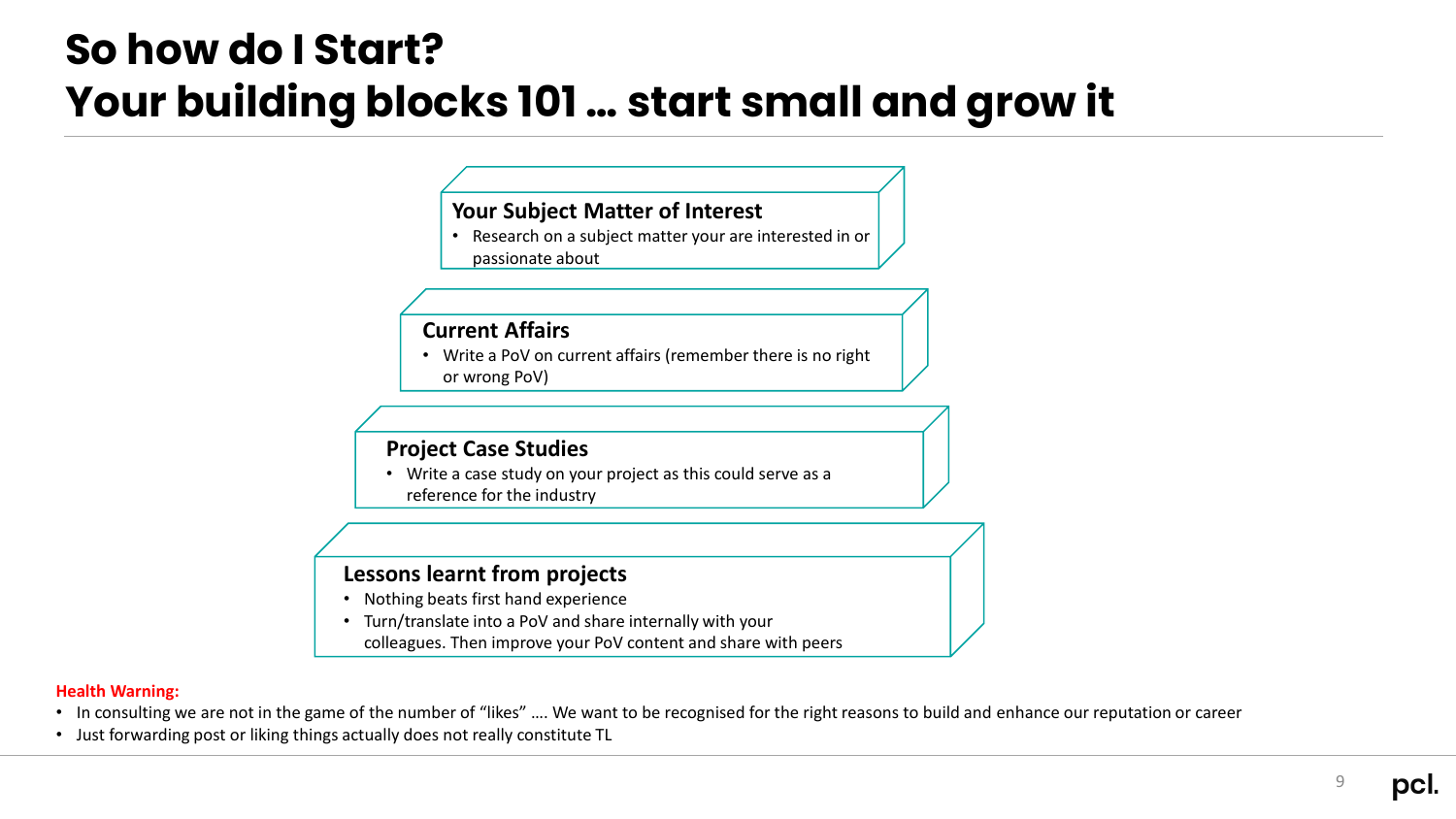## **Why Thought Leadership is heavily promoted in pcl. ?**



**Differentiation** – We strategically deploy Thought Leadership to **make pcl. a go-to professional service firm and differentiate the brand** by articulating our unique solutions through timely, relevant & insightful ideas.

**02**

**Brand Perception** - part of pcl.'s **marketing and business development activities to achieve a mind-shift on brand perception** through articles, reports, case studies and market insights.

**03**

**Market Penetration** - To **stay competitive, penetrate an increasingly changing marketplace**.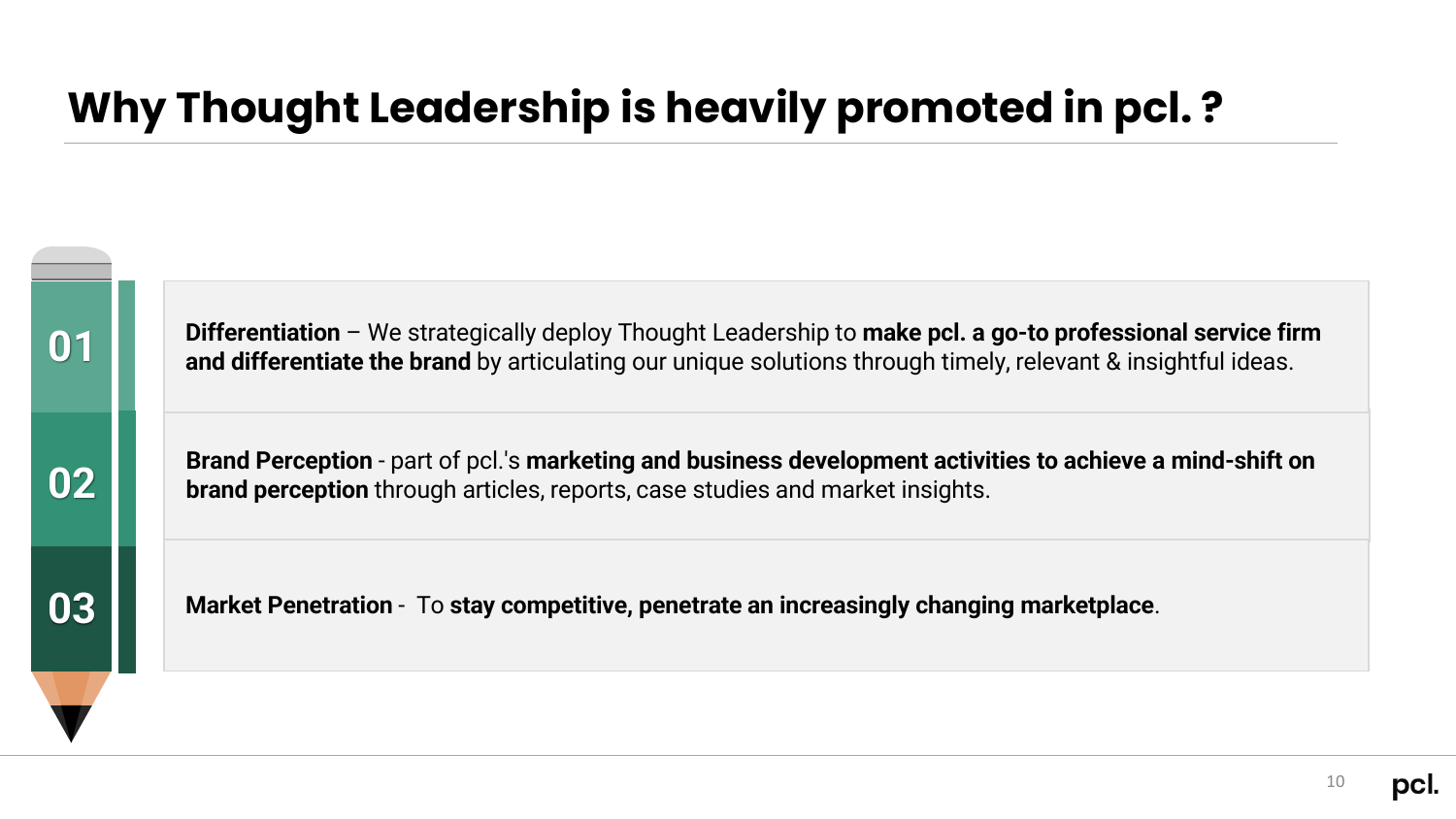## **Our Seven "Guiding Principles"**



### **Relevance**

Prioritise address issues clients/markets are facing**,** by adopting the "why", "what" & "How" approach. To achieve this, every piece begins by defining your audience.

### **Novelty**

Explore innovative pathways to address challenges facing clients and markets. One way we do this at pcl. Is uniquely offering a real solution to a real problem.

### **Depth – Data Backed Insights**

To provide depth & unique insights to businesses, leverage data and infographics that fit in the story through a meaningful, clear and original approach.

### **Creativity With Objectivity**

Prioritise "creativity with objectivity" as a principle. We do not praise or over-emphasise the agenda of any individual, political party/leaning or government.

### **Validity**

Validate by citing unique cases where the unique solution works with measurable benefits. For example, case-studies of relevant companies across the globe.

### **Clarity**

Avoid cliches & mechanical titles/sub-titles. Adopt a Story Telling approach by demonstrating you have a well-thought-out approach to solving the problem.



### **Credibility**

Standard referencing to include attention to detail of research, citation, quotation, spelling of author's name and the accuracy of relevant facts that will be stated.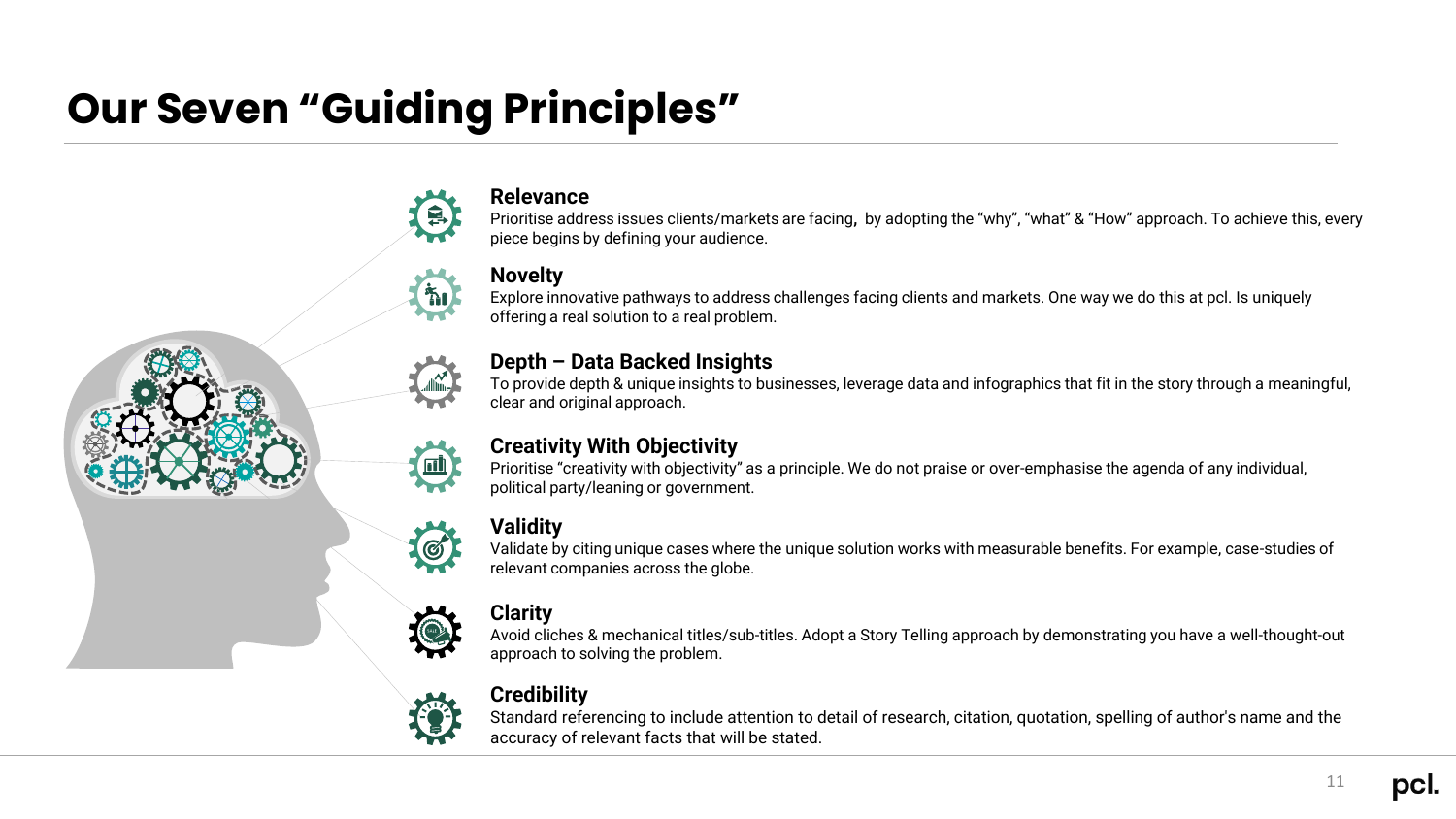### **Do's & Don'ts …Remember TL is not just about …..**





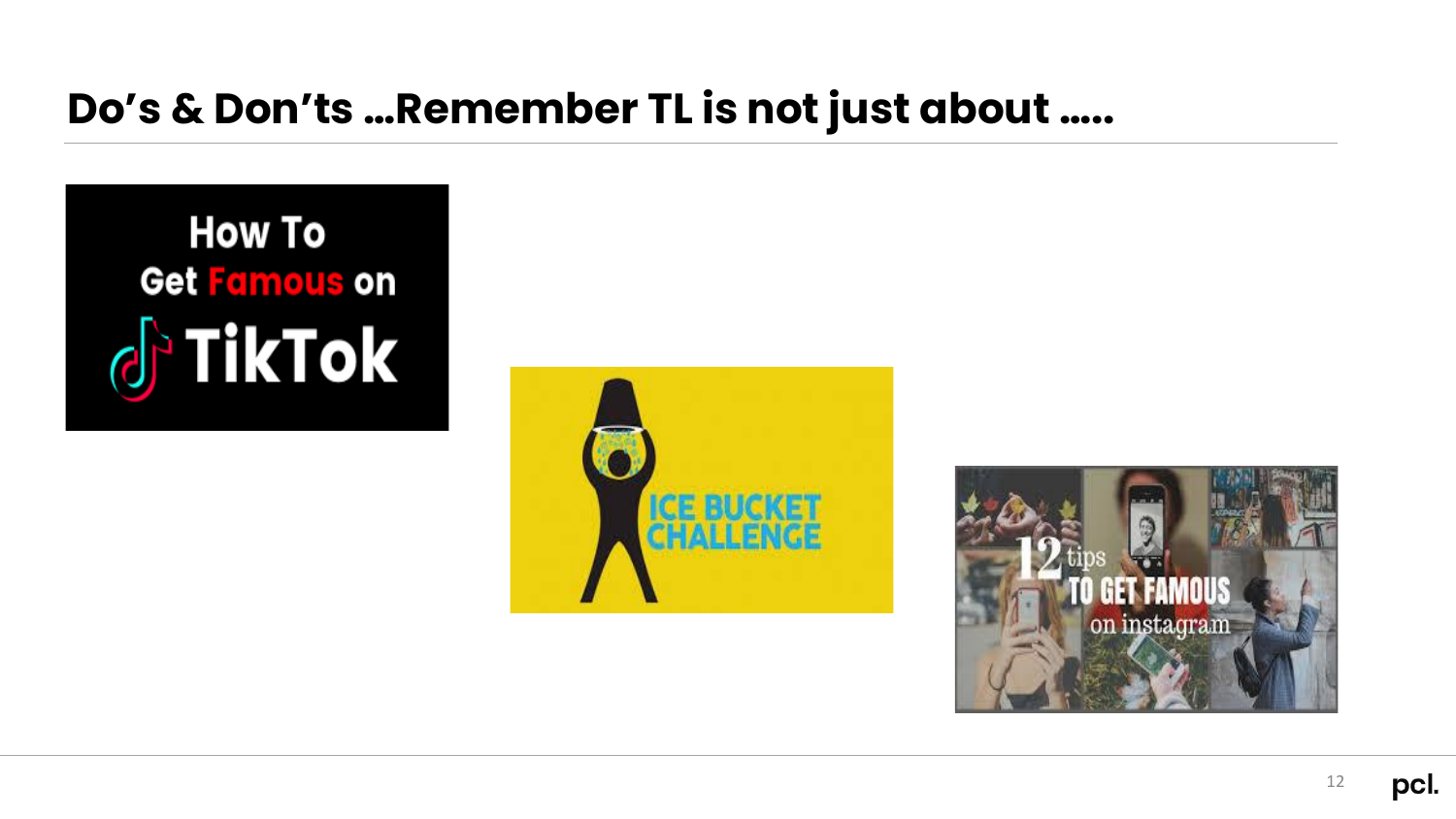Questions? Comments? Contributions?